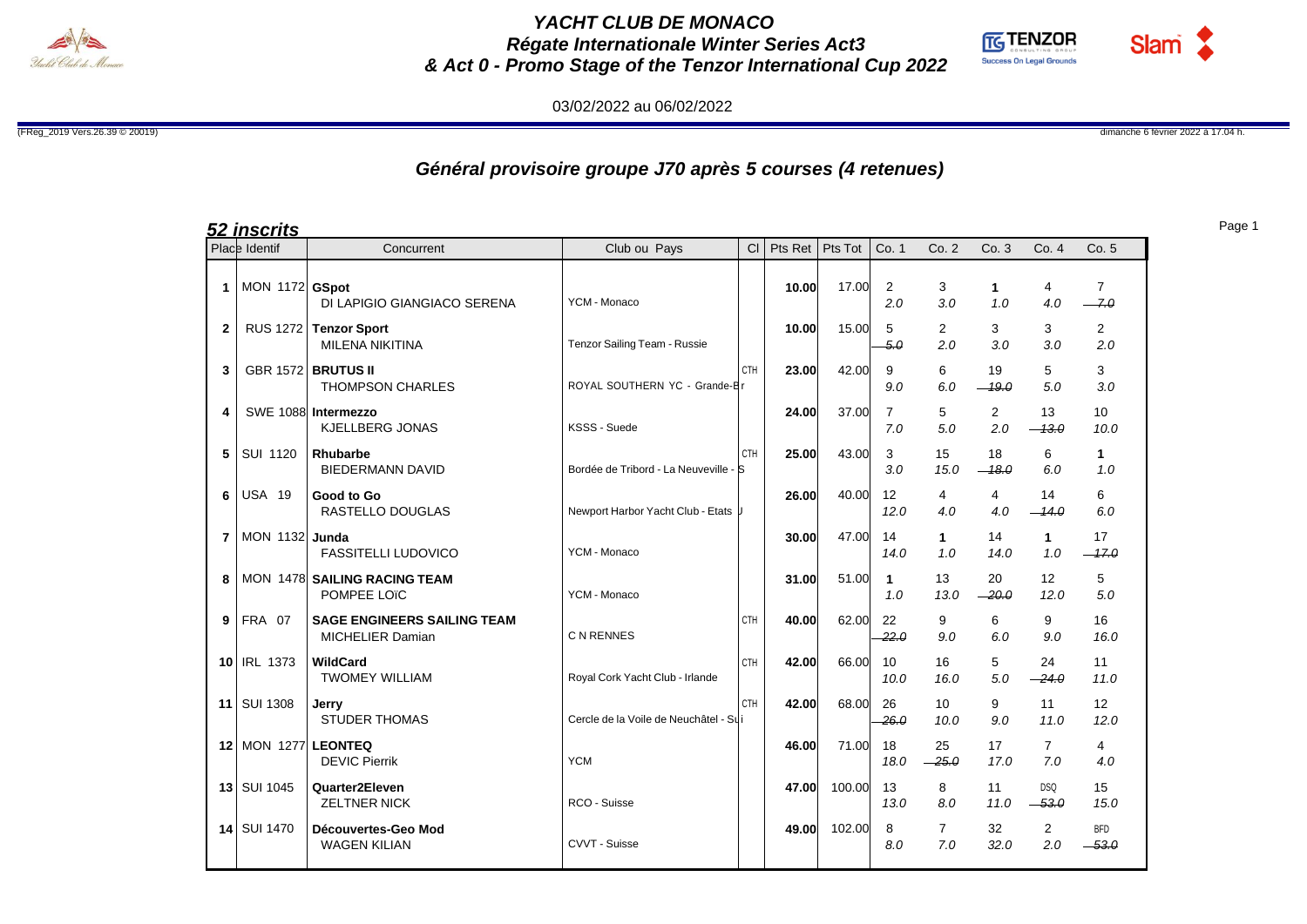Régate Internationale Winter Series Act3 **Page 2** 

|                 | Place Identif        | Concurrent                                   | Club ou Pays                     | <b>CI</b>  | Pts Ret | Pts Tot | Co. 1       | Co.2                    | Co.3                  | Co. 4                      | Co. 5                                           |
|-----------------|----------------------|----------------------------------------------|----------------------------------|------------|---------|---------|-------------|-------------------------|-----------------------|----------------------------|-------------------------------------------------|
| 15 <sub>1</sub> | <b>MON</b><br>8      | <b>PONANTE</b><br><b>WRIGHT ED</b>           | YCM - Monaco                     |            | 54.00   | 76.00   | 4<br>4.0    | 21<br>21.0              | 21<br>21.0            | 22<br>$-22.0$              | 8<br>8.0                                        |
| 16              | RUS 1484   DolceVita | <b>INNA BALASHOVA</b>                        | PRO Yachting - Russie            |            | 55.00   | 77.00   | 17<br>17.0  | 14<br>14.0              | 22<br>$-22.0$         | 10<br>10.0                 | 14<br>14.0                                      |
| 17 I            | <b>SUI 838</b>       | team 838<br><b>FISCHER MATHIEU</b>           | SNG - Suisse                     |            | 66.00   | 100.00  | 34<br>34.0  | 22<br>22.0              | 15<br>15.0            | 8<br>8.0                   | 21<br>21.0                                      |
| 18              | <b>FIN 673</b>       | Alandia<br><b>RONNBERG MARKUS</b>            | ASS - Finlande                   |            | 73.00   | 126.00  | 32<br>32.0  | 12<br>12.0              | 10<br>10.0            | 19<br>19.0                 | <b>BFD</b><br>-53.0                             |
| 19              | <b>MON 731</b>       | Tinnj70<br><b>GABASIO CESARE</b>             | YCM - Italie                     | <b>CTH</b> | 74.00   | 117.00  | 43<br>43.0  | 18<br>18.0              | 8<br>8.0              | 18<br>18.0                 | 30<br>30.0                                      |
| 20              | RUS 1469             | <b>Tenzor Legal</b><br><b>ANDREI PUSHKIN</b> | Tenzor Sailing Team - Russie     |            | 77.00   | 130.00  | 6<br>6.0    | 11<br>11.0              | $\overline{7}$<br>7.0 | <b>BFD</b><br>$-53.0$      | <b>BFD</b><br>53.0                              |
| 21              | <b>MON 707</b>       | <b>PICCININA</b><br>ROBERTI Stefano          | <b>YCM</b>                       |            | 78.00   | 111.00  | 27<br>27.0  | 33<br>$-33.0$           | 13<br>13.0            | 16<br>16.0                 | 22<br>22.0                                      |
| 22              |                      | MON 730   Charisma V<br>POONS NICO           | YCM - Monaco                     |            | 85.00   | 112.00  | 20<br>20.0  | 27<br>$-27.0$           | 24<br>24.0            | 17<br>17.0                 | 24<br>24.0                                      |
| 23              | SWE 436              | <b>Pandion Racing</b><br>SINDEMAN JON        | KSSS - Suede                     |            | 91.00   | 131.00  | 40<br>40.0  | 26<br>26.0              | 26<br>26.0            | 26<br>26.0                 | 13<br>13.0                                      |
| 24              | GER 468              | Grün<br><b>AHLGRIMM JENS</b>                 | Berliner Yacht-Club - Allemagne  | <b>CTH</b> | 91.00   | 122.00  | 23<br>23.0  | 19<br>19.0              | 31<br>$-31.0$         | 31<br>31.0                 | 18<br>18.0                                      |
| 25              | <b>MON 147</b>       | <b>CONFLUENCE</b><br><b>COUTURIER Thomas</b> | S. N. M.                         | <b>CTH</b> | 94.00   | 131.00  | 25<br>25.0  | 28<br>28.0              | 37<br>$-37.0$         | 15<br>15.0                 | 26<br>26.0                                      |
| 26              | SWE 273 Stubb        | <b>BALTSCHEFFSKY MAGNUS</b>                  | Royal Swedish Yacht Club - Suede |            | 96.00   | 149.00  | 11<br>11.0  | 29<br>29.0              | 35<br>35.0            | 21<br>21.0                 | <b>DNF</b><br>-53.0<br>$\overline{\phantom{0}}$ |
| 27              | <b>MON 457</b>       | <b>PINK WAVE</b><br>RODELATO Anne            | <b>YCM</b>                       | <b>CTH</b> | 96.00   | 138.00  | 19<br>19.0  | 35<br>35.0              | 42<br>$-42.0$         | 23<br>23.0                 | 19<br>19.0                                      |
| 28              | NED 927              | Kim from holland<br>VAN DAELEN ALWIN         | KWV de Kaag - Hollande           |            | 97.00   | 130.00  | 30<br>30.0  | 20<br>20.0              | 27<br>27.0            | 20<br>20.0                 | 33<br>$-33.0$                                   |
| 29              | <b>SUI 1374</b>      | Marie<br><b>BERGAMIN MARCO</b>               | ScStafa - Suisse                 |            | 98.00   | 132.00  | 16<br>16.0  | 30<br>30.0              | 34<br>$-34.0$         | 27<br>27.0                 | 25<br>25.0                                      |
| 30              | FRA 1412             | <b>YOUNG TEAM</b><br><b>CHAMBET Louis</b>    | C N V AIX LES BAINS              |            | 101.00  | 154.00  | 15<br>15.0  | 36<br>36.0              | 25<br>25.0            | 25<br>25.0                 | <b>BFD</b><br>$-53.0$                           |
|                 | 31 FRA 1291          | <b>FILOCHARD</b><br><b>RIBOUD Patrice</b>    | Y C CANNES                       |            | 104.00  | 143.00  | 39<br>-39.0 | 31<br>31.0              | 30<br>30.0            | 34<br>34.0                 | 9<br>9.0                                        |
|                 | 32 SUI 1058          | <b>Jessie Tante</b><br>ANTONOV ANTON         | Suisse                           |            | 110.00  | 163.00  | 35<br>35.0  | 23<br>23.0              | 23<br>23.0            | <b>BFD</b><br>$-53.0$      | 29<br>29.0                                      |
|                 | 33 ITA 1204          | Viva<br><b>MOLLA ALESSANDRO</b>              | AVAV Luino - Italie              |            | 118.00  | 171.00  | 36<br>36.0  | 17 <sup>2</sup><br>17.0 | 12                    | <b>BFD</b><br>$12.0 -53.0$ | <b>BFD</b><br>53.0                              |